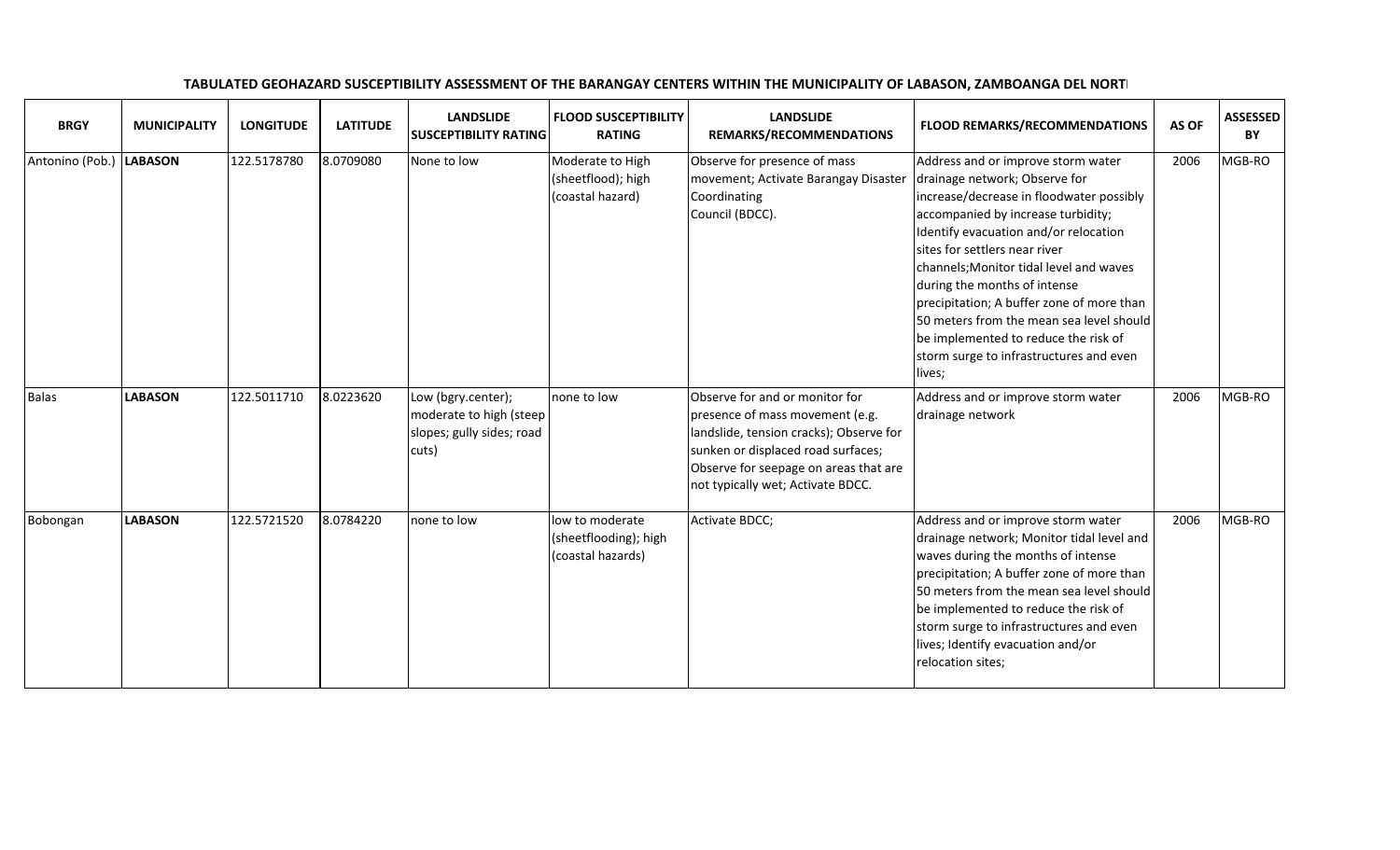| Dansalan   | <b>LABASON</b> | 122.5603530 | 8.0771700 | none to low                                                                         | low to moderate<br>(sheetflooding); high<br>(coastal hazards)             | Activate BDCC;                                                                                                                                    | Address and or improve storm water<br>drainage network; Monitor tidal level and<br>waves during the months of intense<br>precipitation; A buffer zone of more than<br>50 meters from the mean sea level should<br>be implemented to reduce the risk of<br>storm surge to infrastructures and even<br>lives; Identify evacuation and/or<br>relocation sites;                                                                                                                                             | 2006 | MGB-RO |
|------------|----------------|-------------|-----------|-------------------------------------------------------------------------------------|---------------------------------------------------------------------------|---------------------------------------------------------------------------------------------------------------------------------------------------|---------------------------------------------------------------------------------------------------------------------------------------------------------------------------------------------------------------------------------------------------------------------------------------------------------------------------------------------------------------------------------------------------------------------------------------------------------------------------------------------------------|------|--------|
| Gabu       | <b>LABASON</b> | 122.5219814 | 8.0030193 | Low (bgry.center);<br>moderate to high (steep<br>slopes; gully sides; road<br>cuts) | none to low                                                               | Observe for presence of mass<br>movement (e.g.<br>landslide, tension cracks); Observe for<br>sunken or displaced road surfaces.<br>Activate BDCC. | Address and or improve storm water<br>drainage network                                                                                                                                                                                                                                                                                                                                                                                                                                                  | 2006 | MGB-RO |
| Immaculada | <b>LABASON</b> | 122.4558690 | 7.9954320 | Low (bgry.center);<br>moderate to high (steep<br>slopes; gully sides; road<br>cuts) | none to low                                                               | Observe for presence of mass<br>movement (e.g.<br>landslide, tension cracks); Observe for<br>sunken or displaced road surfaces.<br>Activate BDCC. | Address and or improve storm water<br>drainage network                                                                                                                                                                                                                                                                                                                                                                                                                                                  | 2006 | MGB-RO |
| Kipit      | <b>LABASON</b> | 122.4772190 | 8.0599340 | None to low                                                                         | low to moderate (brgy<br>center); high (Quipit<br>River and coastal areas | Observe for presence of mass<br>movement; Activate Barangay Disaster<br>Coordinating<br>Council (BDCC).                                           | Address and or improve storm water<br>drainage network; Observe for<br>increase/decrease in floodwater possibly<br>accompanied by increase turbidity;<br>Identify evacuation and or relocation sites<br>for settlers near Quipit River<br>channels; Monitor tidal level and waves<br>during the months of intense<br>precipitation; A buffer zone of more than<br>50 meters from the mean sea level should<br>be implemented to reduce the risk of<br>storm surge to infrastructures and even<br>lives; | 2006 | MGB-RO |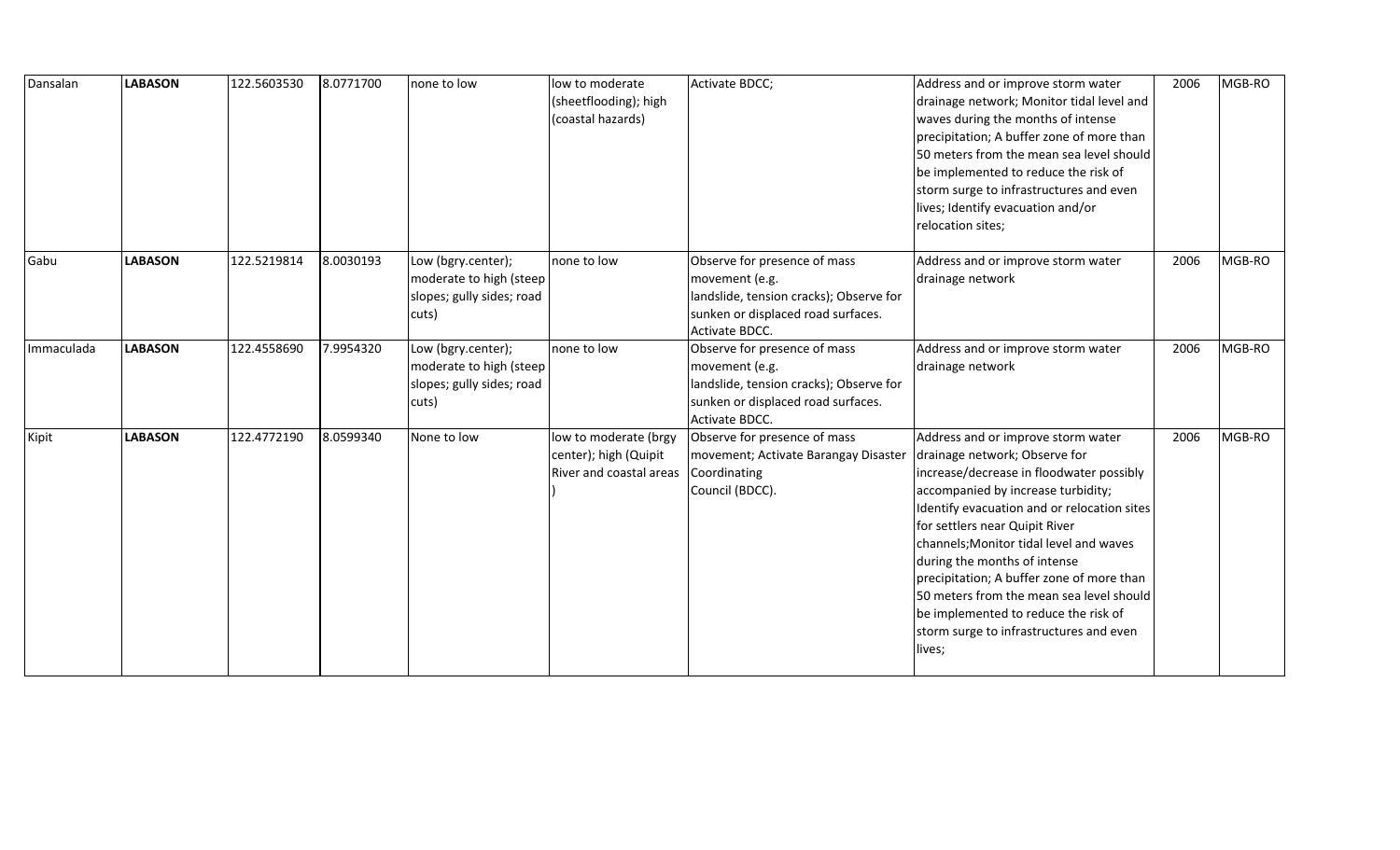| La Union     | <b>LABASON</b> | 122.5269860 | 8.0499790 | Low (bgry.center); high<br>(steep slopes; gully<br>sides)                                   | none to low                                                   | Observe for and or monitor for<br>presence of mass movement (e.g.<br>landslide, tension cracks); Observe for<br>sunken or<br>displaced road surfaces. Activate BDCC.                                                                                                                                                                            | Address and or improve storm water<br>drainage network                                                                                                                                                                                                                                                                                                      | 2006 | MGB-RO |
|--------------|----------------|-------------|-----------|---------------------------------------------------------------------------------------------|---------------------------------------------------------------|-------------------------------------------------------------------------------------------------------------------------------------------------------------------------------------------------------------------------------------------------------------------------------------------------------------------------------------------------|-------------------------------------------------------------------------------------------------------------------------------------------------------------------------------------------------------------------------------------------------------------------------------------------------------------------------------------------------------------|------|--------|
| Lapatan      | <b>LABASON</b> | 122.5474770 | 8.0139070 | none to Low<br>(bgry.center); moderate<br>to high (steep slopes;<br>gully sides; road cuts) | none to low                                                   | Observe for and or monitor for<br>presence of mass movement (e.g.<br>landslide, tension cracks); Observe for<br>sunken or<br>displaced road surfaces. Activate BDCC.                                                                                                                                                                            | Address and or improve storm water<br>drainage network                                                                                                                                                                                                                                                                                                      | 2006 | MGB-RO |
| Lawagan      | <b>LABASON</b> | 122.5561330 | 8.0555750 | Low (bgry.center); high<br>(steep slopes; gully<br>sides)                                   | none to low                                                   | Foot slope of Mount Dansalan is highly<br>susceptible to landslide accumulation;<br>Observe for and or monitor for<br>presence of mass movement<br>(e.g.landslide, tension cracks); Observe<br>for sunken or<br>displaced ground surfaces; Observed<br>for presence of spring/seepage in areas<br>that are not typically wet; Activate<br>BDCC. | Address and or improve storm water<br>drainage network                                                                                                                                                                                                                                                                                                      | 2006 | MGB-RO |
| Lawigan      | <b>LABASON</b> | 122.5147140 | 8.0369120 | Low                                                                                         | Low                                                           | Activate Barangay Disaster<br>Coordinating<br>Council (BDCC).                                                                                                                                                                                                                                                                                   | Address and or improve storm water<br>drainage network                                                                                                                                                                                                                                                                                                      | 2006 | MGB-RO |
| Lopoc (Pob.) | <b>LABASON</b> | 122.5289830 | 8.0682860 | none to low                                                                                 | low to moderate                                               | Activate Barangay Disaster<br>Coordinating<br>Council (BDCC).                                                                                                                                                                                                                                                                                   | Address and or improve storm water<br>drainage network                                                                                                                                                                                                                                                                                                      | 2006 | MGB-RO |
| Malintuboan  | <b>LABASON</b> | 122.5826190 | 8.0823910 | none to low                                                                                 | low to moderate<br>(sheetflooding); high<br>(coastal hazards) | Activate BDCC;                                                                                                                                                                                                                                                                                                                                  | Address and or improve storm water<br>drainage network; Monitor tidal level and<br>waves during the months of intense<br>precipitation; A buffer zone of more than<br>50 meters from the mean sea level should<br>be implemented to reduce the risk of<br>storm surge to infrastructures and even<br>lives; Identify evacuation and/or<br>relocation sites; | 2006 | MGB-RO |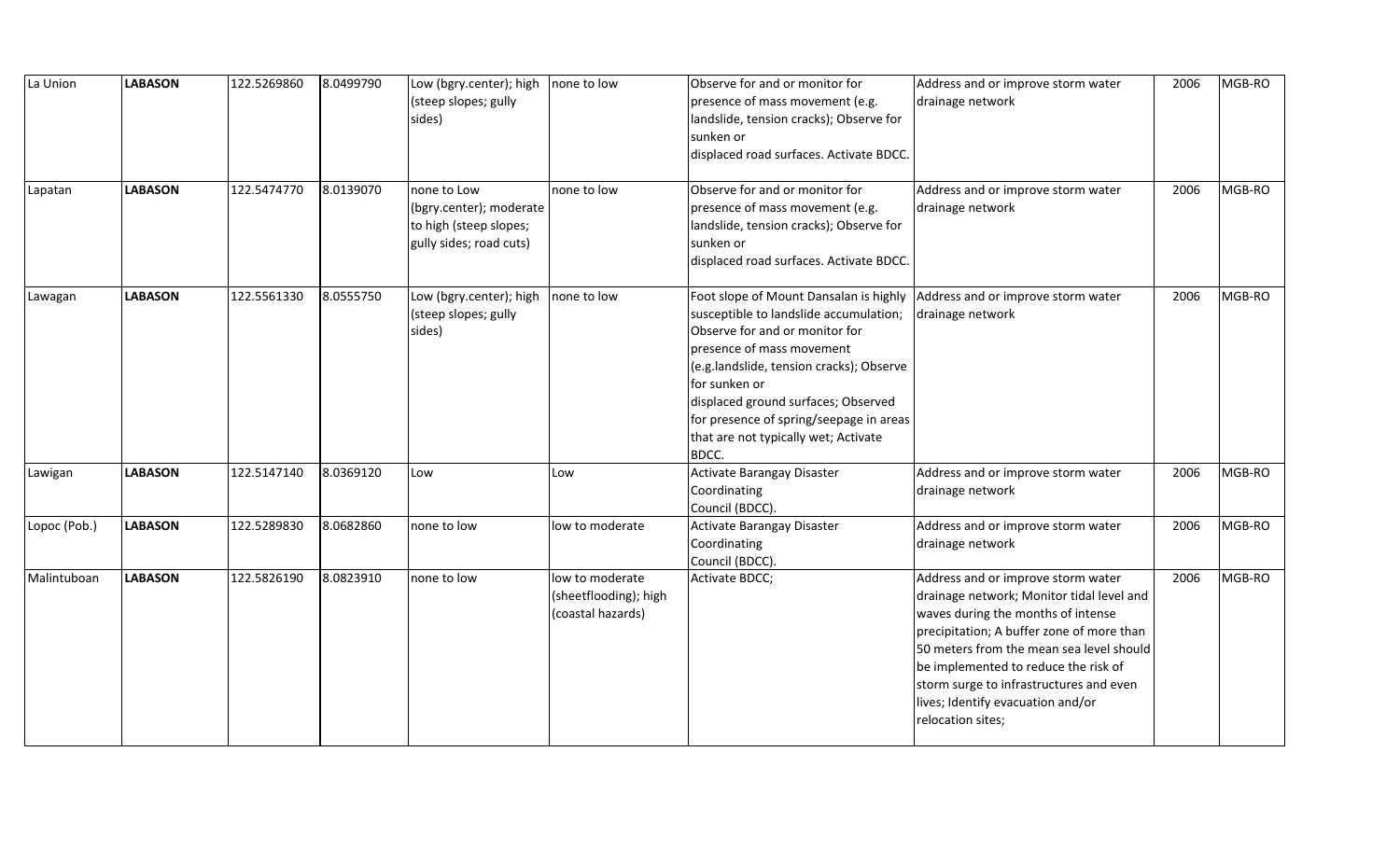| <b>New Salvacion</b> | <b>LABASON</b> | 122.4674440 | 8.0195190 | none to Low<br>(bgry.center); moderate<br>to high (steep slopes;<br>gully sides; road cuts) | none to low                                                | Observe for and or monitor for<br>presence of mass movement (e.g.<br>landslide, tension cracks); Observe for<br>sunken or<br>displaced road surfaces. Activate BDCC.   | Address and or improve storm water<br>drainage network                                                                                                                                                                                                                                                                                                                                                                                                                                           | 2006 | MGB-RO |
|----------------------|----------------|-------------|-----------|---------------------------------------------------------------------------------------------|------------------------------------------------------------|------------------------------------------------------------------------------------------------------------------------------------------------------------------------|--------------------------------------------------------------------------------------------------------------------------------------------------------------------------------------------------------------------------------------------------------------------------------------------------------------------------------------------------------------------------------------------------------------------------------------------------------------------------------------------------|------|--------|
| Osukan               | <b>LABASON</b> | 122.5112450 | 8.0624760 | None to low                                                                                 | Moderate to High<br>(sheetflood); high<br>(coastal hazard) | Observe for presence of mass<br>movement; Activate Barangay Disaster<br>Coordinating<br>Council (BDCC).                                                                | Address and or improve storm water<br>drainage network; Observe for<br>increase/decrease in floodwater possibly<br>accompanied by increase turbidity;<br>Identify evacuation and/or relocation<br>sites for settlers near river<br>channels; Monitor tidal level and waves<br>during the months of intense<br>precipitation; A buffer zone of more than<br>50 meters from the mean sea level should<br>be implemented to reduce the risk of<br>storm surge to infrastructures and even<br>lives; | 2006 | MGB-RO |
| Patawag              | <b>LABASON</b> | 122.6193150 | 8.1045030 | None to low<br>(floodplain); High (steep<br>ridge; gully sides; river<br>channels)          | moderate to high                                           | Observe for and or monitor for<br>presence of mass movement (e.g.<br>landslide, tension cracks); Observe for<br>sunken or displaced ground surfaces.<br>Activate BDCC. | Address and or improve storm water<br>drainage network; Observe for<br>increase/decrease in floodwater possibly<br>accompanied by increase turbidity;<br>Identify evacuation and/or relocation<br>sites for settlers near river<br>channels; Monitor tidal level and waves<br>during the months of intense<br>precipitation; A buffer zone of more than<br>50 meters from the mean sea level should<br>be implemented to reduce the risk of<br>storm surge to infrastructures and even<br>lives; | 2006 | MGB-RO |